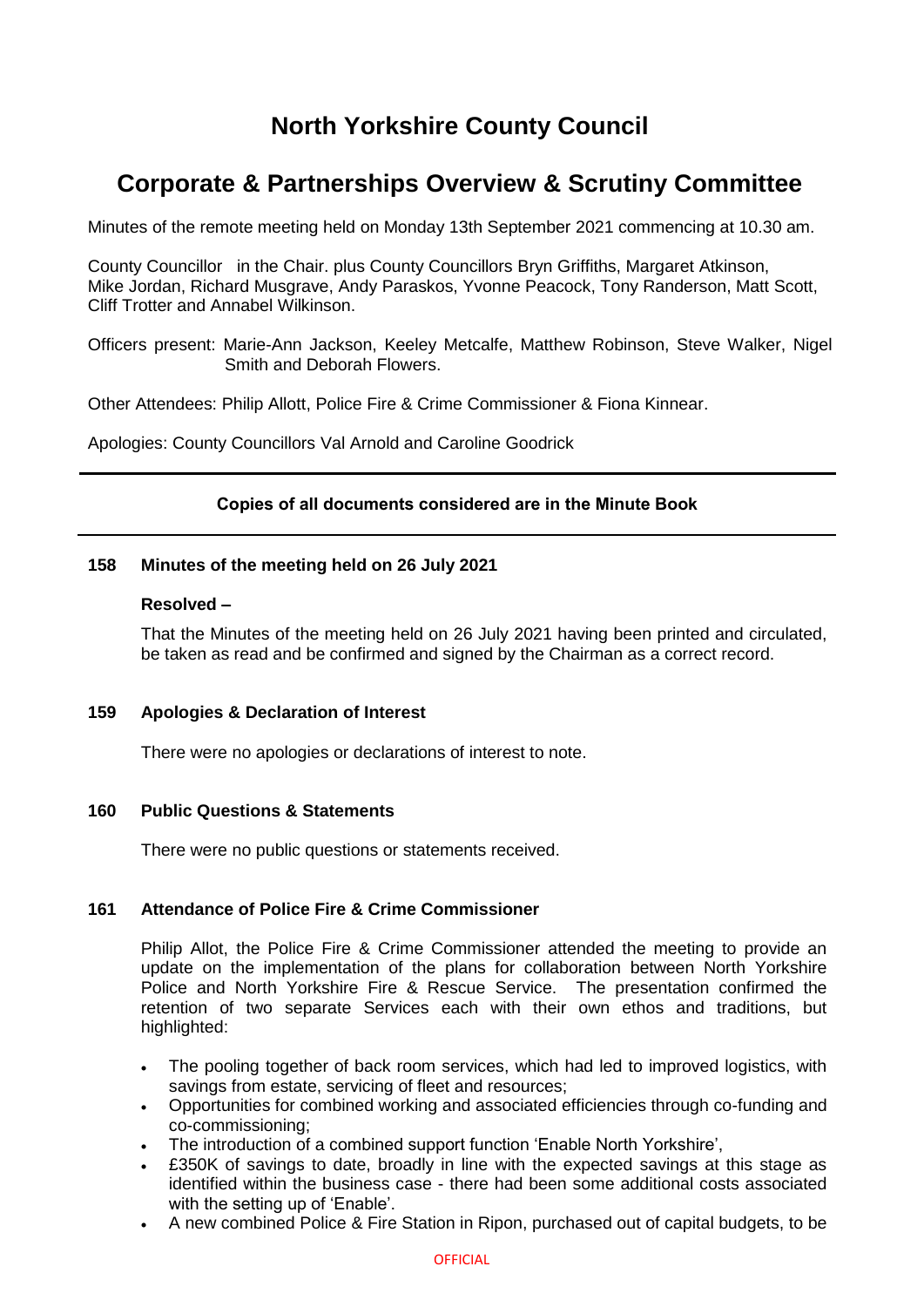operational within 14 months, possibly sooner;

- The re-investment of savings in to frontline services;
- The money from the sale of Newby Wiske Hall had already been spent up front to purchase the Alverton Court site in Northallerton, as the new combined Headquarters.

It was noted there were currently four combined offices of Police & Crime Commissioners across the UK, with plans as part of the Government's White Paper to encourage every PCC to take on the responsibility for Fire.

Members raised concerns about use of the 101 number, which they considered unfit for purpose, and it was suggested that all PCC and PFCC should work together to seek a complete overhaul of 101. In response, the Commissioner confirmed it was number one on his agenda with £139K additional funding having already been made available. He recognised that the biggest issue for the service was the mass fluctuation in the number of calls (made worse by the pandemic) which could not be handled by the number of trained staff available. He confirmed additional staff were now being trained and work was underway to introduce new software to show the public the number of calls waiting in real time, in the hope this would manage expectations and allow the public to make an informed decision about their call. To alleviate the number of 101 calls, the Commissioner also confirmed the roll out of an online facility to be able to report ASB and other issues.

In an effort to combat ASB, the Commissioner confirmed he had funding available to engage young people in adversary activities, and suggested that Councillors may like to apply for a grant to support activities in their divisions. He also confirmed his plan to introduce a good citizenship programme aimed at talking to young people in school about the privileges that come with living in the UK and also the responsibilities e.g. protecting the environment in their community.

The issue of rural fire services was also raised and the importance of volunteer firefighters. Members questioned how best to retain those volunteers and what incentives existed. The Commissioner confirmed reform was underway for on-call fire fighters to make the pay more attractive, and in the more rural areas, the introduction of more public safety officers, who were on-call firefighters and first responders with some of the powers of a PCSO. He confirmed he would welcome a more diverse set of recruits, particularly females and members of minority communities.

The Commissioner noted that North Yorkshire had the lowest crime rates in England, and that 20% of the crime reported was cross border crime from adjacent regions. He also confirmed it would be possible through his office, to arrange the attendance once a year of a local beat officer at Parish Council meetings.

Finally, the Commissioner issued an invitation to Committee members to visit the new Police Control Room and Members agreed to take up that offer.

# **162 Annual Update on Stronger Communities**

Marie-Ann Jackson, Head of Stronger Communities Programme introduced the report and provided an overview of the work continuing through the 23 CSOs still in operation. This included supporting those contacted by the Test & Trace Service and those looking to reclaim and regain their independence. She confirmed:

- As of June 2021, there were still 5000 people seeking practical support from the CSOs;
- There was national funding available to retain the CSOs until the end of March 2022;
- The flexibility of the CSO model had been recognised through a recent independent evaluation, with partners in the community and voluntary sector being heavily involved in their creation, which proved fundamental to the success of the model;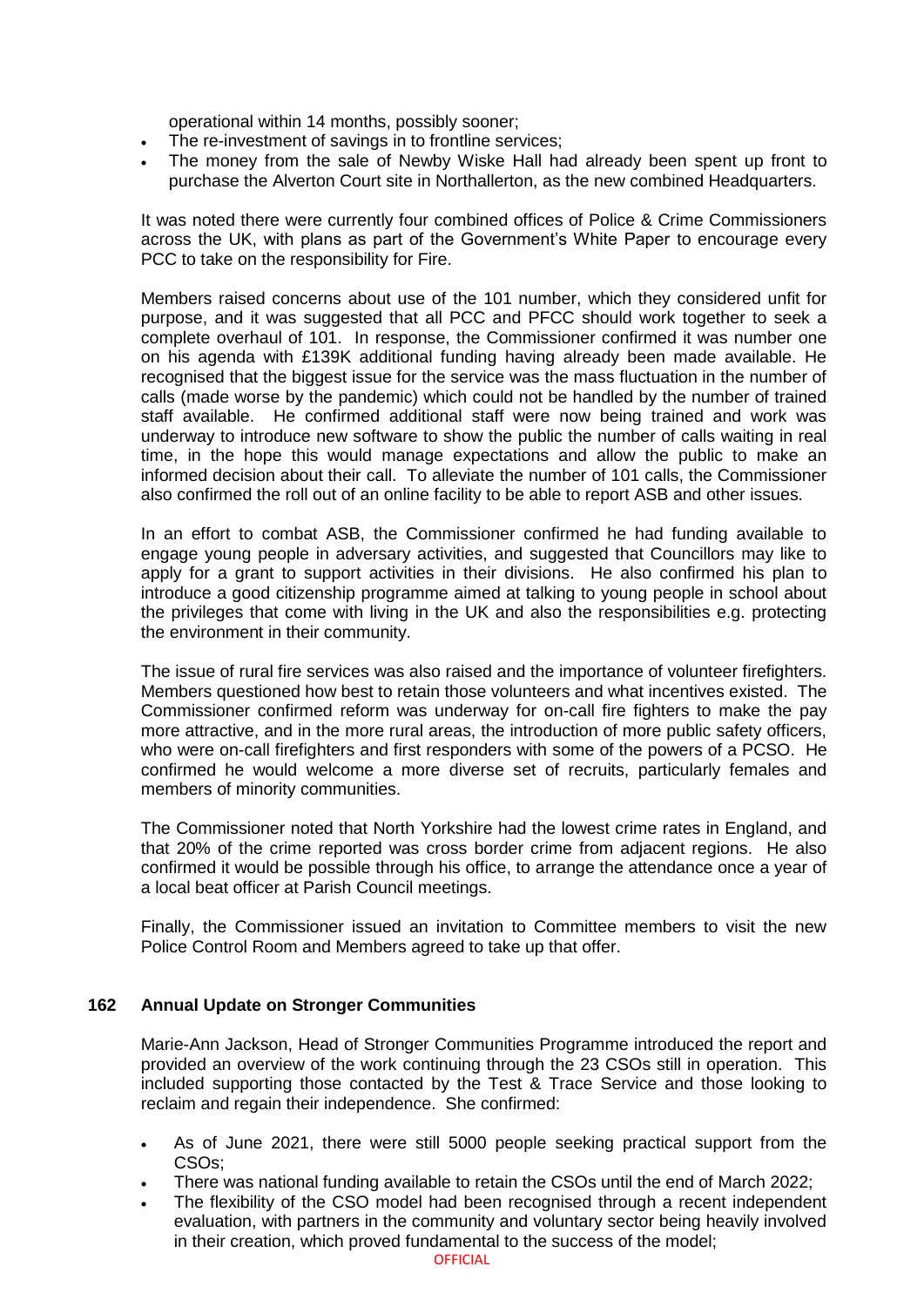- The depth and integration of the CSOs in to their local networks was also one of the factors of their success;
- The CSOs had represented strong value for money as evidenced by the significant number of volunteer hours captured through the CSOs, and the savings made to other public sectors as a result;
- A majority of partners were keen post-pandemic, to continue their contribution to the support being given and evolve in to organisations that work alongside statutory services;
- A 12-month pilot in the Selby area was underway involving 3 CSOs in a community anchor role;

She also highlighted that whilst focussing on the work of the CSOs, the Stronger Communities team had continued with other pandemic related work and its broader 'business as usual' work, as detailed in paragraph 7 of the report.

Keeley Metcalfe (Resourcing Solutions Business Partner, Human Resources and Organisational Development (CSD) provided a further progress update on key elements of the Corporate Volunteering project. This included an overview of the work of the Covid Support Volunteers and an update on the introduction of an online application process for volunteers. Members noted the celebration events that had taken place over the summer, and the development of a volunteer feedback survey to create a baseline of date from which to identify any improvements required.

It was confirmed there would be no October half term support, with activity packs next being provided at Christmas. However, the online resources were still accessible with the potential for its re-promotion. Members requested that it be re-promoted ahead of the February half term as well.

For future reports, it was suggested that it would be helpful to receive information on what could have gone better, and what other models could be considered in order to achieve it. Concern was also expressed about scope creep with the exceptional level of support provided during the pandemic becoming an expectation from receivers. It was agreed that it was about re-education and weaning those individuals off the high level of support they had become used to.

Members thanked officers for their update and it was

# **Resolved –**

That the update be noted, and a further update be provided in 12 months time.

# **163 Youth Justice Service Performance Update**

Steve Walker, Youth Justice Services Planning & Development Officer provided an overview of performance and drew attention to the key priorities within the new Strategic Plan for 2021-22 e.g.:

- Reducing number of first-time entrants it was noted that the pace of reduction in North Yorkshire was slowing;
- Reducing Re-offending it was noted that North Yorkshire was several percent above most other areas in regard to whether or not a child re-offended in the 12 months after the Service had worked with them, but the frequency of re-offending in North Yorkshire had continued to reduce since 2016/17;
- Reducing the number of children in custody it was noted that North Yorkshire was comparing favourably with most other areas;

It was confirmed that as a result of the Youth Justice Service's integration in to the Early Help Service, it had now significantly increased its leverage, providing opportunities to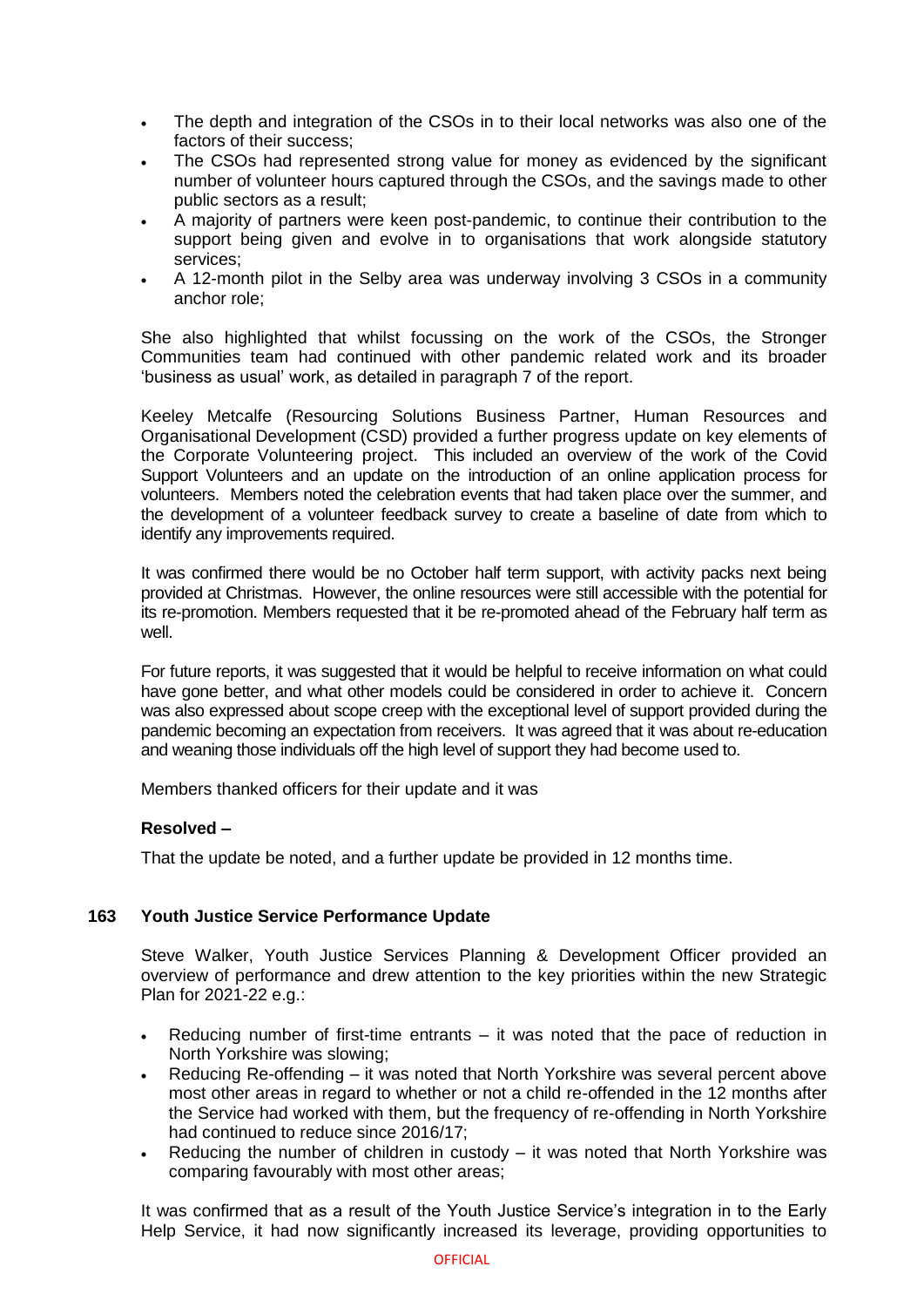work with the broader Early Help Service to improve prevention and diversionary activities. It was noted that a key factor was reducing exclusions and keeping children in school, with a particular focus on Elective Home Education, which was sometimes used as a way of removing a problematic child from a school roll. It was also noted that 70% of young people in the system had an assessed speech, language and/or education impairment.

It was confirmed that the 'My Assessment & Plan' model had been positively reviewed, and fit well alongside the Children's Services strength in relationships practice model. It was also noted that the feedback systems were working well, with a high rate of satisfaction from victims, families and children.

Attention was drawn to the recent national inspection findings which showed 'Desistence' as outstanding, 'safety & wellbeing' as good, but fell short of a good rating for 'safety of others'. In response, it was confirmed that steps had subsequently been taken to modify the model and retrain the team.

Finally, attention was drawn to the key objectives for the coming year, as shown on page 29 of the new Plan.

It response to members' questions, it was confirmed:

- The Service worked with schools on early prevention and diversion with a particular focus on inclusion for children from hard to reach families and those with high levels of social need;
- There was a huge gap in the provision of special centres from troubled youths nationally and North Yorkshire had a number of young people with extremely complex and challenging behaviours. There was also a national issue around the number of children who did not have a formal diagnosed mental health condition but were in such a vulnerable, distressed and chaotic state that they needed that level of care and support, with a huge gap in the provision of that;
- There was a loss of pastoral benefits for excluded children that came from learning to play and cooperate with others. Exclusion also prevented the observation in a normal classroom setting that was required for an EHCP;

Finally, concern was expressed about the situation in the Scarborough area where the rates of offending and re-offending were much higher than in other areas of the county. The proposed focussed partner review project was welcomed, but its potential to improve the situation in Scarborough was questioned. In response, it was acknowledged that by itself, it could not have a transformative impact, but it was a step in the right direction.

Members thanks the officer for the update and

#### **Resolved –**

To note the presentation.

#### **164 Resilience & Emergencies Overview**

Matthew Robinson, Head of Resilience & Emergencies provided a presentation which familiarised Councillors with the legalisations that governed the Authority's response to major incidents. He drew attention to the statutory requirements of his team and the various workflows, (previously not reported on) and questioned which if any of those the Committee would like to scrutinise in the future.

As a result of revisions to the legislation in 2004, which introduced categories of organisations with specific requirements, it was noted that Local Authorities were in category 1, with 7 statutory requirements, i.e. to cooperate with other organisations; share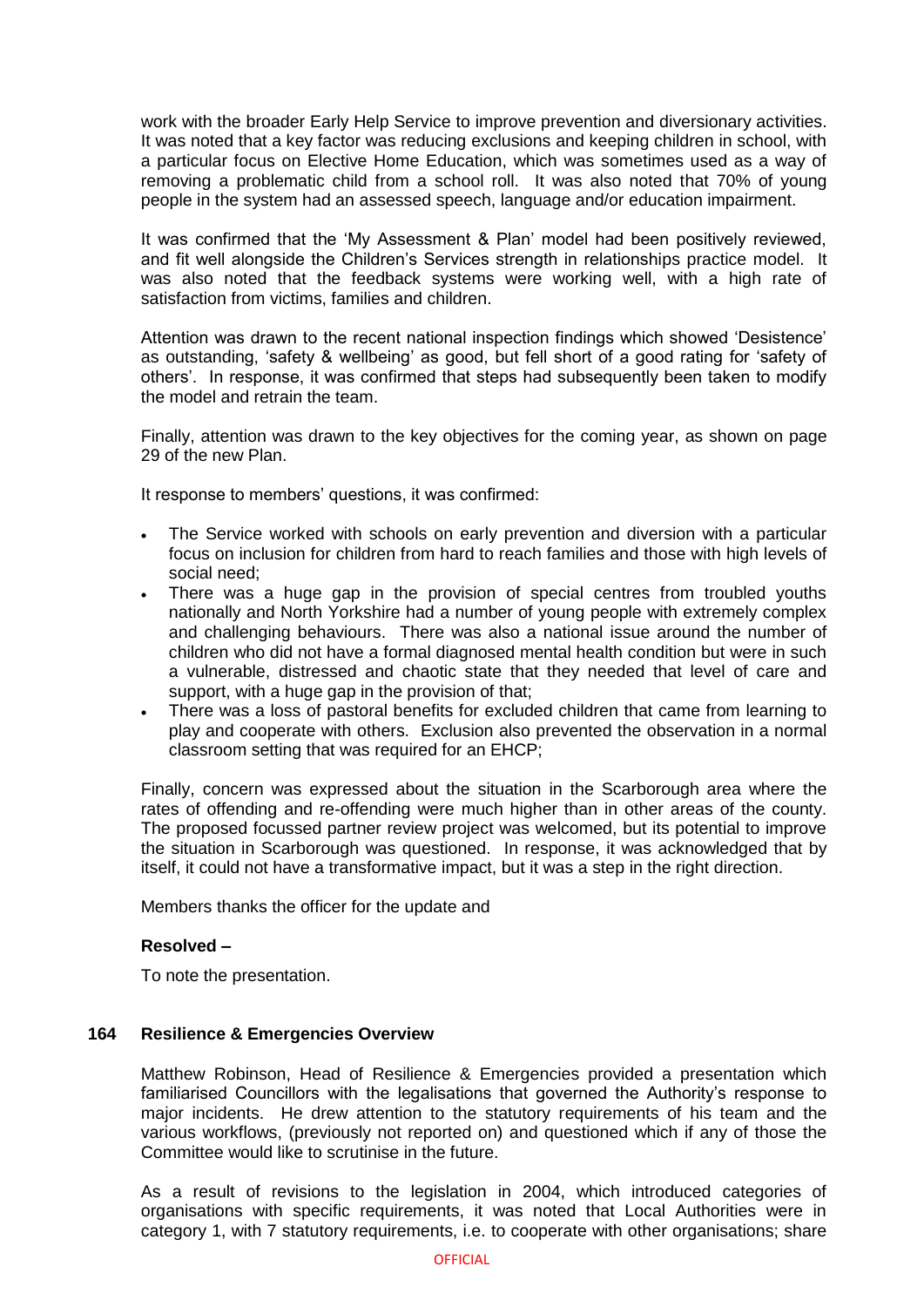information; risk assess; ensure emergency plans were in place; warn and inform the public; have business continuity arrangements in place, and support businesses with their continuity arrangements.

Matthew Robinson went on to provide an overview of:

- Organisations in the other categories and their requirements;
- The 15 National Resilience Standards he confirmed that North Yorkshire was aiming initially to achieve the desired outcome (the basic level of requirement) and establish local political scrutiny of the governance arrangements;
- Partnerships, and the service level agreements currently in place across North Yorkshire with 6 of the 7 District Councils and City of York Council;
- The Integrated Review for Security, Defence, Development and Foreign Policy, introduced in March 2021, to build resilience at home and overseas and review the Civil Contingencies Act;

In particular, he drew attention to the work of the North Yorkshire Local Resilience Forum, with a focus on its strategic aim for the period up to 2024, its four objectives and associated strategic plans e.g. for flooding.

Finally, he provided an overview of the coordinated response and recovery approach that would be initiated as part of the Integrated Emergency Management Cycle for Local Authority and Multi-agency partnerships within North Yorkshire.

In response to questions from Members it was confirmed:

- A County Council Local Resilience Register was in place and publically available online via the Local Resilience Forum website;
- The Military came under the 'Other Co-ordinating Bodies' category and were seen as a key player on the Forum at all levels;

Members thanked officers for their update and it was

#### **Resolved –**

That the update be noted, and a further update be provided in 12 months time.

# **165 Update on the Operation of the Parish Portal & Parish Council Engagement**

Nigel Smith, Head of Highway Operations introduced his update on the Parish Portal and Members' Dashboard. He confirmed that of the 731 parish councils, 411 now had portal accounts, with the volume of use steadily increasing. He went on to provide a brief overview of the ongoing improvements to the Portal, and the services already 'integrated' into the asset management system. It was noted that training was available for the Parishes to support them to use the portal, and that those yet to sign up were still being encouraged to do so.

In regard to the Members' Dashboard, Nigel Smith confirmed that it had been tested with the help of some Councillors, resulting in positive feedback, and was now ready for rollout to all members.

Deborah Flowers, Highways Customer Communications Officer drew attention to the list of 12 services yet to be integrated in to the asset management system (as shown at paragraph 3.1 of the report), and confirmed that work was underway to enable their integration. She also outlined the benefits to members of the public from the work completed to date and confirmed that an online application for a dropped kerb was being developed.